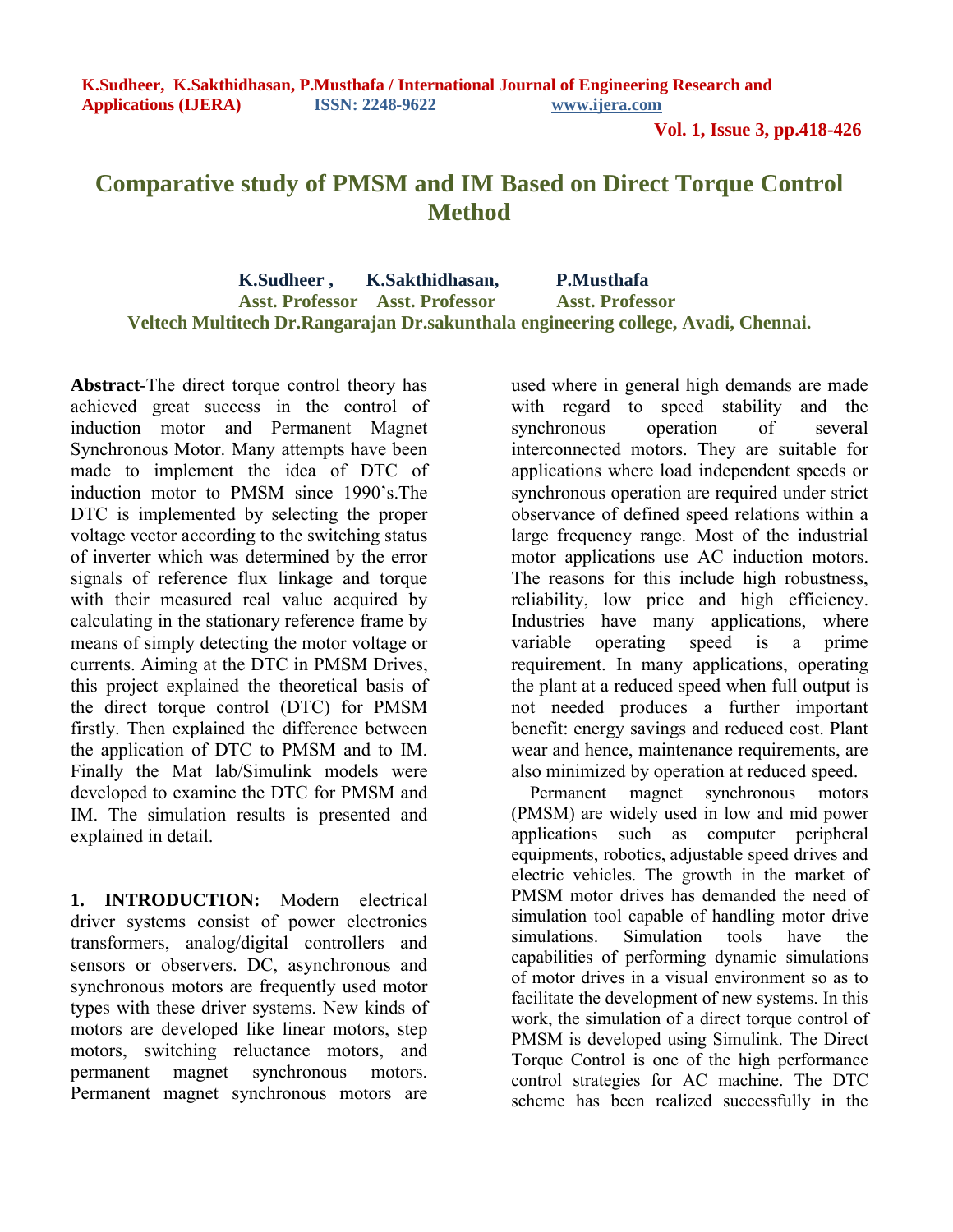#### **Vol. 1, Issue 3, pp.418-426**

Induction Motor drives. The aim of the paper is to study the implementation of the Direct Torque Control (DTC) in Permanent Magnet Synchronous Motor (PMSM) and Induction Motor (IM).

# 2. PERMANENT MAGNET SYNCHRONOUS **MOTOR**

 The Permanent Magnet Synchronous Motor (PMSM) has numerous advantages over other machines that are conventionally used for ac servo drives. The stator current of the induction motor (IM) contains magnetizing as well as torque-producing components. The use of the permanent magnet in the rotor of the PMSM makes it unnecessary to supply magnetizing current through the stator for constant air-gap flux; the stator current need only be torque producing. Hence for the same output, the PMSM will operate at a higher power factor (because of the absent of magnetizing current).and will be more efficient than Induction Motor. The development of the PMSM was to remove the foregoing disadvantages of the Synchronous Motor by replacing its field coil, DC power supply and slip rings with a permanent magnet.

#### 2.1 MOTOR EQUATIONS



Fig.1 Rotor and stator and rotor flux linkages in different terms

The stator flux linkage vector  $\psi_{\rm s}$  and rotor flux linkage  $\psi_f$  of PMSM can be drawn in the rotor flux (dq), stator flux  $(xy)$ , and stationary  $(DQ)$ frames as shown in figure 1.

 The well-known voltage equations in the rotor reference frame are as follows:

$$
v_d = R_d i_d + \frac{d}{dt} \psi_d - \omega_r \psi_q
$$
  
\n
$$
v_q = R_q i_q + \frac{d}{dt} \psi_q + \omega_r \psi_d
$$
 (1)

 Where Rd and Rq are the quadrature and directaxis winding resistances which are equal and be referred to as Rs is the stator resistance.

The developed torque motor is being given by

$$
Te = \frac{3}{2} P \left( \psi_d \, i_q - \psi_q \, i_d \right) \tag{3}
$$

Which upon substitution of the flux linkages in terms of the inductances and current yields

$$
Te = \frac{3}{2} P (\psi_f \, i_q + (L_d - L_d) i_q \, i_d) \tag{4}
$$

the mechanical Torque equation is

$$
Te = TL + B\omega m + J\frac{d\omega m}{dt} \tag{5}
$$

# 3. INDUCTION MOTOR

 The steady-state model and equivalent circuit are useful for studying the performance of machine in steady state. This implies that all electrical transients are neglected during load changes and stator frequency variations. Such variations arise in applications involving variable-speed drives. The dynamic model considers the instantaneous effects of varying voltages/currents, stator frequency and torque disturbances. The dynamic model of induction motor is derived by using a two-phase motor in direct and quadrature axes. This approach is desirable because of the conceptual simplicity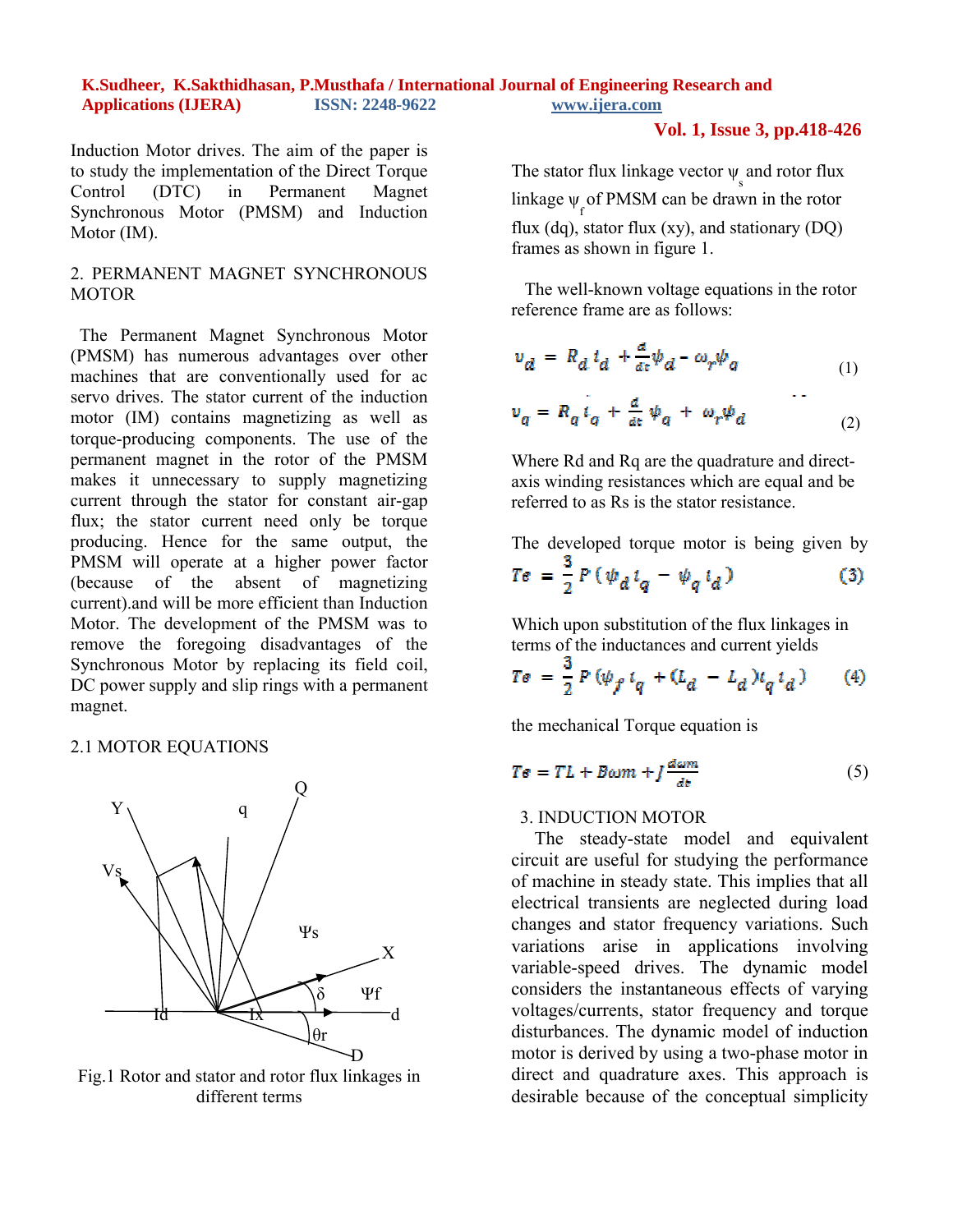obtained with the two sets of the windings, one on the stator and the other on the rotor.

#### 3.1 MOTOR EQUATIONS

 The dynamic behavior of an induction machine is described by the following equations written in terms of space vectors in a stator reference frame

$$
Vs = Rs Is + \frac{d\varphi s}{dt} \tag{6}
$$

$$
0 = Rrlr + \frac{a\varphi r}{d\epsilon} - j\omega m\varphi r \tag{7}
$$

$$
\varphi s = Ls \, \text{ls} + M \, \text{lr} \tag{8}
$$

$$
\varphi r = Lr \, lr + M \, ls \tag{9}
$$

Where Rs and Rr are represented the stator and rotor resistances. Ls and Lr represent self and mutual inductances.  $\omega m$  Represents rotor angular speed expressed in electrical radians. The electromagnetic torque is expressed in terms of stator and rotor fluxes as

$$
T = P \frac{M}{\sigma L s L r} (\varphi s . j \varphi r) \tag{10}
$$

Where P is the pole pair number.

$$
\sigma = 1 - \frac{M^2}{LsLr} \tag{11}
$$

# 4. DIRECT TORQUE CONTROL PRINCILPLE

 In a DTC drive, flux linkage and electromagnetic torque are controlled directly independently by the selection of optimum inverter switching modes. The selection is made to restrict the flux linkages and electromagnetic torque errors within the respective flux and torque hysteresis bands, to obtain fast torque response, low inverter

#### **Vol. 1, Issue 3, pp.418-426**

switching frequency and low harmonic losses. The required optimal switching vectors can be selected by using so-called optimum switchingvoltage vector look-up table. This can be obtained by simple physical considerations involving the position of the stator-flux linkage space vector, the available switching vectors, and the required torque flux linkage.

The speed control loop and the flux program as a function of speed are shown as usual and will not be discussed. The command stator flux and torque magnitudes are compared with the respective estimated values and the errors are processed through hysteresis-band controllers, as shown. The flux loop controller has two levels of digital output according to the following relations:

$$
H_{\psi} = 1 \quad \text{for} \quad E_{\psi} > +HB_{\psi} \tag{12}
$$

$$
H_{\psi} = -1 \quad \text{for} \quad E_{\psi} < -HB_{\psi} \tag{13}
$$

The torque control loop has three levels of digital output, which have the following relations:

$$
H_{Te} = 1 \quad \text{for} \quad E_{Te} > +HB_{Te} \tag{14}
$$

$$
H_{Te} = -1 \quad \text{for} \quad E_{Te} < -HB_{Te} \tag{15}
$$

$$
H_{Te} = 0
$$
 for  $-H B_{Te} < E_{Te} < +H B_{Te}$  (16)

The feedback flux and torque are calculated from the machine terminal voltages and currents. The signal computation block also calculates the sector number *in* which the flux vector lies.

 The voltage vector table block in Figure 2 receives the input signals  $H_{\nu}$ ,  $H_{T_e}$ , and *S(k)*and generates the appropriate control voltage vector (switching states) for the inverter by lookup table, which is shown in table 1 (the vector sign is deleted).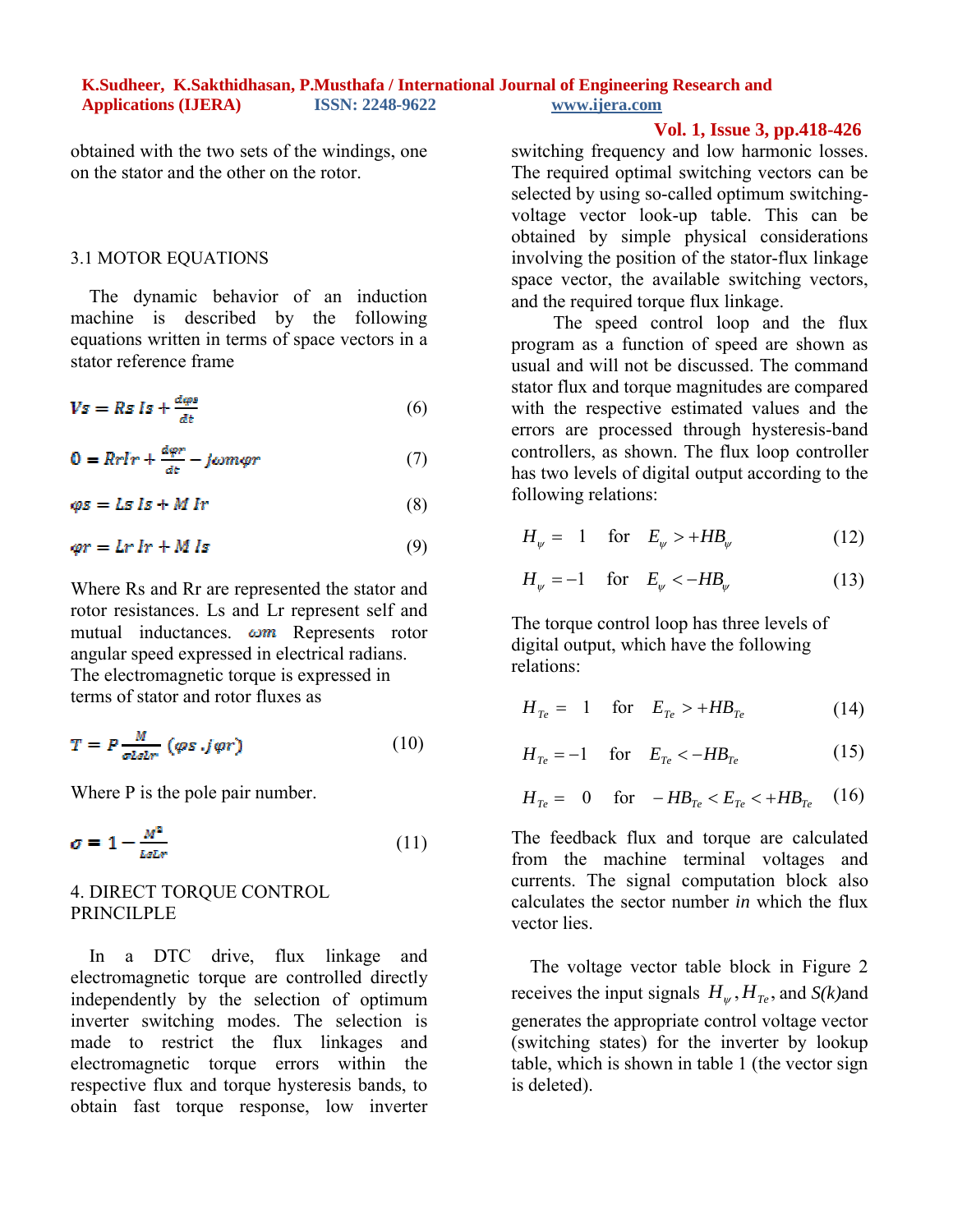

Figure 2.Direct Torque and Flux control block diagram



Figure.3 Trajectory of stator flux vector in DTC control

The inverter voltage vector (six active and two zero states) and a typical  $\overline{\psi}_s$  are shown in Figure 3(a). Neglecting the stator resistance of the machine, we can write

$$
\overline{V}_s = \frac{d}{dt}(\overline{\psi}_s)
$$
 (17)

$$
\Delta \overline{\psi}_s = \overline{V}_s \cdot \Delta t \tag{18}
$$



 $(b)$ Figure.4 Inverter voltage vectors

Which means that  $\overline{\psi}_s$  can be changed incrementally by applying stator voltage  $\overline{V}_s$  for time increment Δt. The flux increment vector corresponding to each of six inverter voltage vectors is shown in Figure 4(b). The flux in machine is initially established to at zero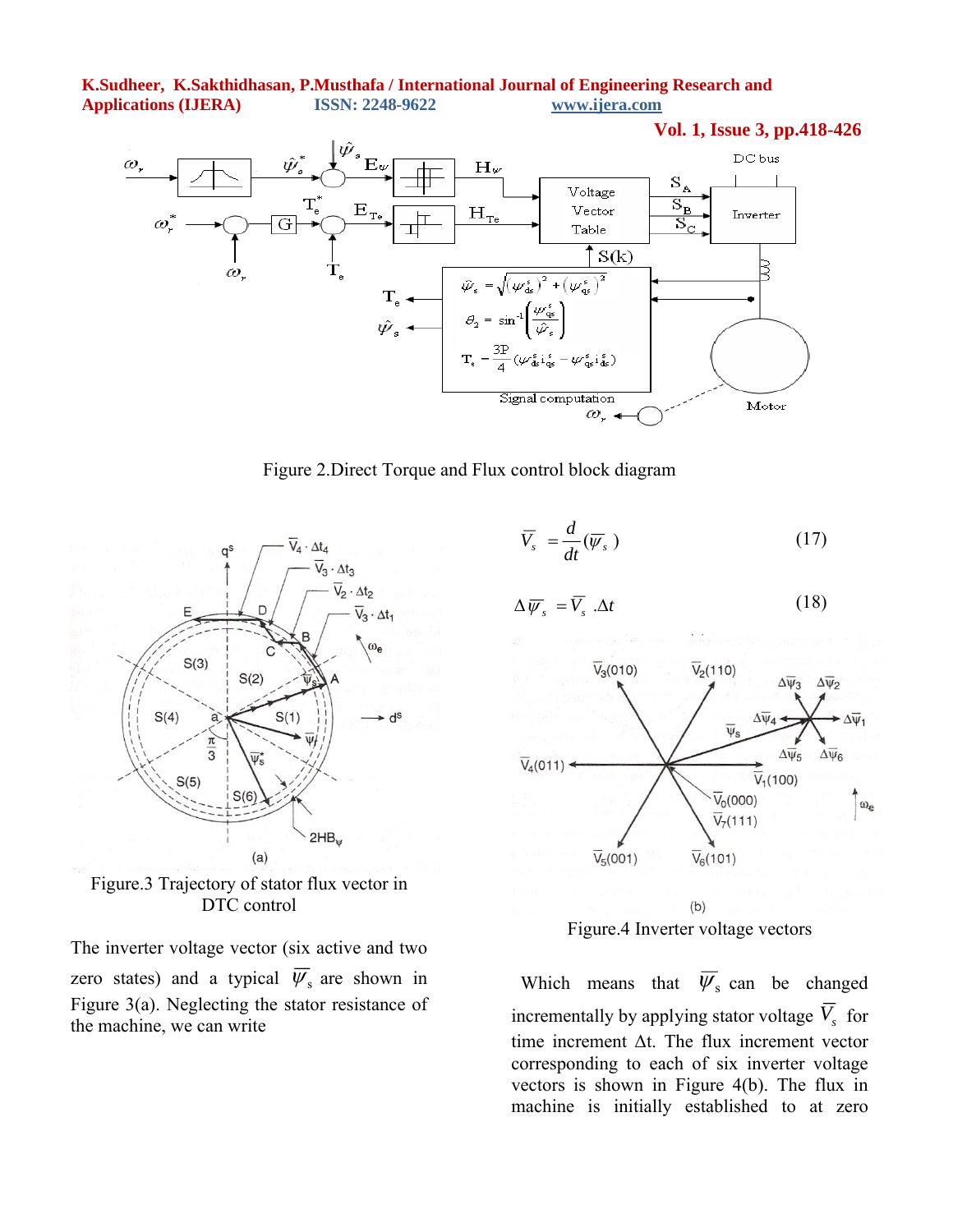frequency (dc) along the trajectory OA shown in Figure 3. With the rated flux the command torque is applied and the  $\overline{\psi}_s^*$  vector starts rotating. Table 1 applies the selected voltage vector, which essentially affects both the torque and flux simultaneously. The flux trajectory segments AB, BC, CD and DE by the respective voltage vectors  $\overline{V}_3$ ,  $\overline{V}_4$ ,  $\overline{V}_3$ , and  $\overline{V}_4$  are shown in Figure 3(a). The total and incremental torque due to  $\Delta \overline{\psi}_s$ . are explained in figure 1. Note that the stator flux vector changes quickly by, but the  $\overline{\psi}$ , change is very sluggish due to large time constant  $T_r$ . Since  $\overline{\psi}_r$  is more filtered, it moves uniformly at frequency  $\omega_e$ , whereas  $W_s$  movement is jerky. The average speed of both, however, remains the same in the steadystate condition. Table 1 summarizes the flux and torque change (magnitude and direction) for applying the voltage vectors for the location of  $\overline{\psi}_s$  shown in Figure 4. The flux can be increased by the  $\overline{V}_1$ ,  $\overline{V}_2$ , and  $\overline{V}_6$  vectors (vector sign is deleted), whereas it can be decreased by the  $\overline{V}_3$ ,  $\overline{V}_4$ , and  $\overline{V}_5$  vectors.

| $H_{\Psi}$ | H <sub>Te</sub> | S(1)           | S(2)           | S(3)           | S(4)           | S(5)     | S(6)           |
|------------|-----------------|----------------|----------------|----------------|----------------|----------|----------------|
|            |                 |                |                |                |                |          |                |
|            |                 | V <sub>2</sub> | V <sub>3</sub> | V4             | V5             | V6       | V <sub>1</sub> |
|            | 0               | $\rm V0$       | V7             | $_{\rm V0}$    | V7             | $\rm V0$ | V7             |
|            | -1              | V6             | V1             | V <sub>2</sub> | V3             | V4       | V5             |
|            |                 | V3             | V4             | V <sub>5</sub> | V6             | V7       | V2             |
| $-1$       | $\overline{0}$  | V7             | V <sub>0</sub> | V <sub>7</sub> | V <sub>0</sub> | V7       | $\rm V0$       |
|            | -1              | V5             | V6             | V1             | V <sub>2</sub> | V3       | V4             |

Table 1.Switching Table of Inverter Voltage Vectors

 **Vol. 1, Issue 3, pp.418-426**

Similarly, torque is increased by the  $\overline{V}_2$ ,  $\overline{V}_3$ , and  $\overline{V}_4$  Vectors, but decreased by the  $\overline{V_1}$ ,  $\overline{V_5}$ , and  $\overline{V_6}$  vectors. The zero vectors (V<sub>0</sub>) or  $V_7$ ) short-circuit the machine terminals and keep the flux and torque unaltered. Due to finite resistance  $(R_s)$  drop, the torque and flux will slightly decrease during the short-circuit condition.

| Voltage     | V <sub>1</sub> | V <sub>2</sub> | V3 | V4 | V5 | V6 | $\rm V0$  |
|-------------|----------------|----------------|----|----|----|----|-----------|
| Vector      |                |                |    |    |    |    | <b>Or</b> |
|             |                |                |    |    |    |    |           |
| $\Psi_{s}$  |                |                |    |    |    |    |           |
|             |                |                |    |    |    |    |           |
| $T_{\rm e}$ |                |                |    |    |    |    |           |
|             |                |                |    |    |    |    |           |

# Table 2.Flux and Torque Variations due to applied voltage vectors

Consider for example, an operation in sector S  $(2)$  as shown in Figure 3 $(a)$ , where at point B, the flux is too high and the torque is too low; that is,  $H_w = -1$  and  $H_{T_e} = +1$ . From table 1, voltage  $V_4$  is applied to the inverter, which will generate the trajectory BC. At point C,  $H_w = +1$  and  $H_{Te} = +1$  and this will generate the  $V_3$  vector from the table. The drive can easily operate in the four quadrants, and speed loop and field-weakening control can be added, if desired. The torque response of the drive is claimed to be comparable with that of a vector-controlled drive. Consider for example, an operation in sector S (2) as shown in Figure 3(a), where at point B, the flux is too high and the torque is too low; that is,  $H_w = -1$  and  $H_{T_e} = +1$ . From table 1, voltage  $V_4$  is applied to the inverter, which will generate the trajectory BC. At point C,  $H_w = +1$  and  $H_{T_e} = +1$  and this will generate the  $V_3$  vector from the table. The drive can easily operate in the four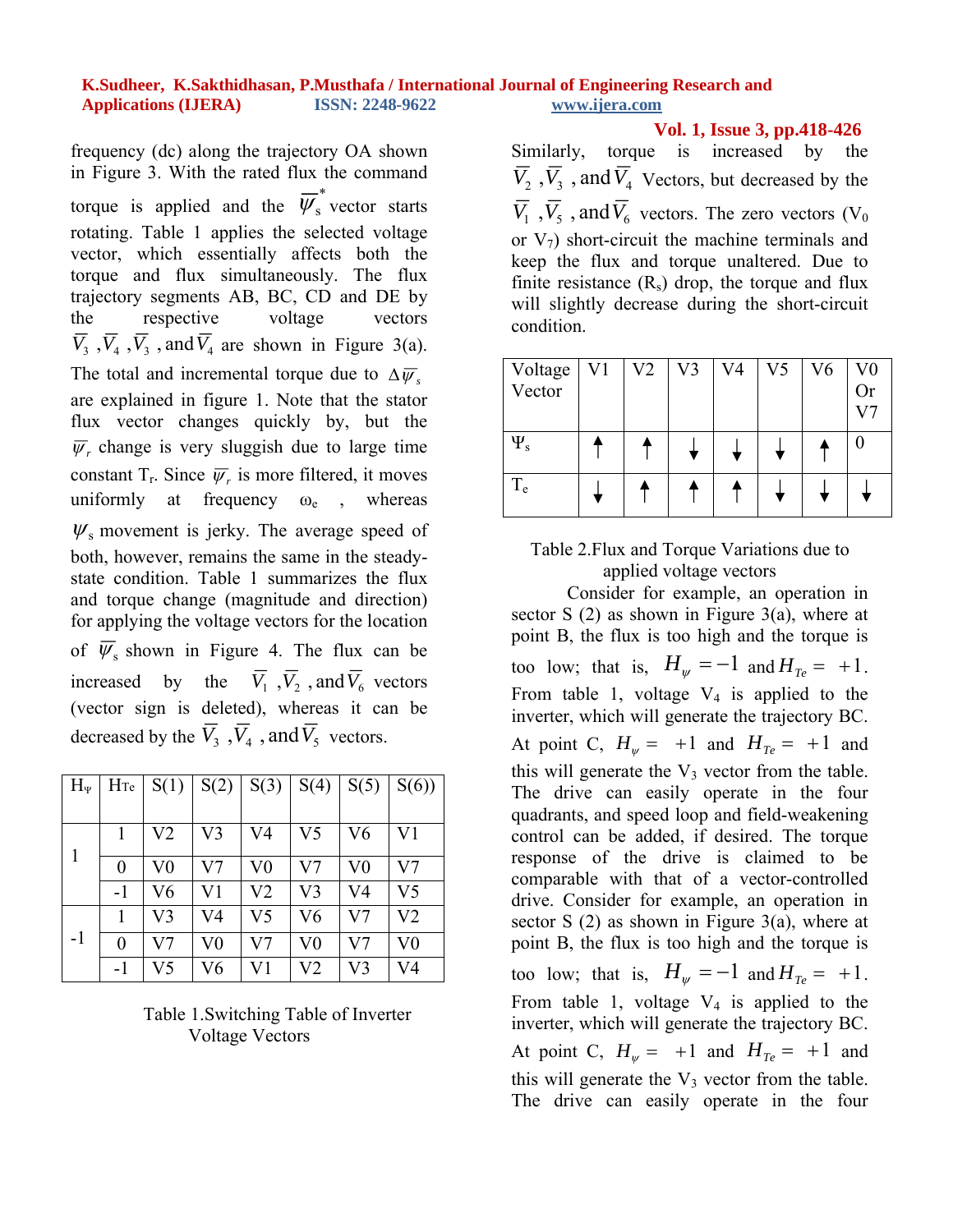quadrants, and speed loop and field-weakening control can be added, if desired. The torque response of the drive is claimed to be comparable with that of a vector-controlled drive.

#### 5. IMPLEMENTATION OF DTC FOR PMSM

 Simulink® model of low voltage - high power Surface mounted PMSM is developed according to the dq model. The inverter dc bus voltage is 510V. Also t=0 between 0.4s 13rad/s and at  $t=0.4s$  -13rad/s differential step is

# **Vol. 1, Issue 3, pp.418-426**

applied to the reference speed. According to observe adaptation of the actual speed at  $t=0.2$ s 60 Nm is applied to load torque value. Motor parameters are;

Pn =18Kw In = 50A , *Rs* = 0.43Ω, *Ld* = 25*mH* ,  $Lq = 25mH \space \Psi M = 1.58 Wb$ ,  $J = 2.16 \text{kgm2}$ ,

 $Bm = 0.005538$ , p=10 Fig. 5 shows the speed control Simulink® diagram of the direct torque control for permanent magnet synchronous motor.



Figure.5 Simulink model of PMSM based on Direct Torque Control Method

# 5. IMPLEMENTATION OF DTC FOR IM

 Simulink® model of low voltage - high power Surface mounted INDUCTION MOTOR is developed according to the dq model.

Motor parameters are;

| <b>Stator Resistance</b> | 6.03        | - ohm |
|--------------------------|-------------|-------|
| Rotor resistance         | $6.085$ ohm |       |
| Stator inductance        | 489.3e-3 H  |       |
| Rotor Inductance         | 489.3e-3 H  |       |

Mutual Inductance 450.3e-3 H Number of Poles 4 Moment of Inertia  $0.00488 \text{ kg.m}^2$ Dc link voltage  $2*190$ Reference Speed 157 rad/sec. Proportional Constant 5. Integrator Constant 0.75.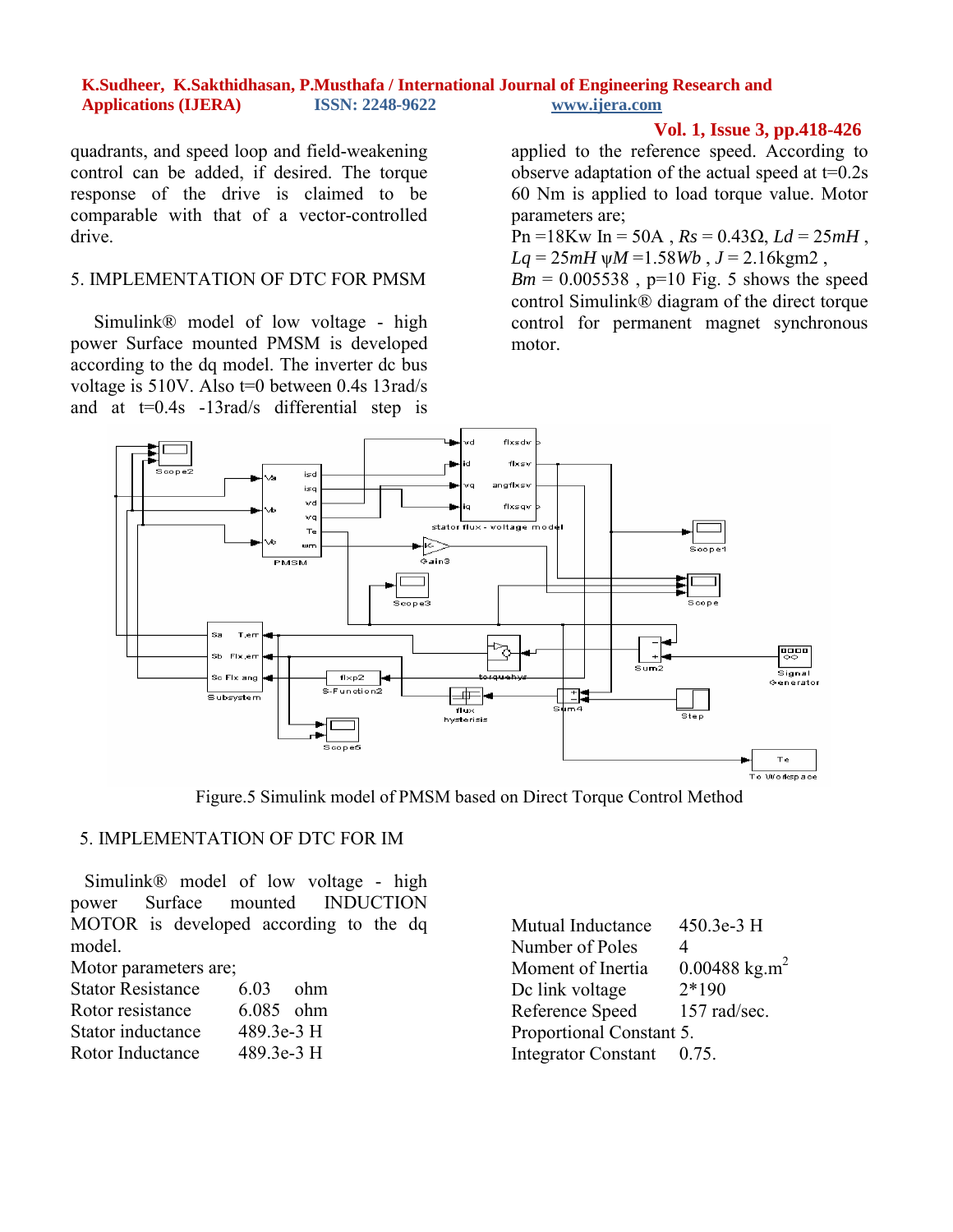**Vol. 1, Issue 3, pp.418-426**



Figure.6 Simulink model of IM based on Direct Torque Control Method

# 7. SIMULATION RESULTS







7.2 Simulation result for DTC of IM

WHEN LOAD IS APPLIED Stator phase current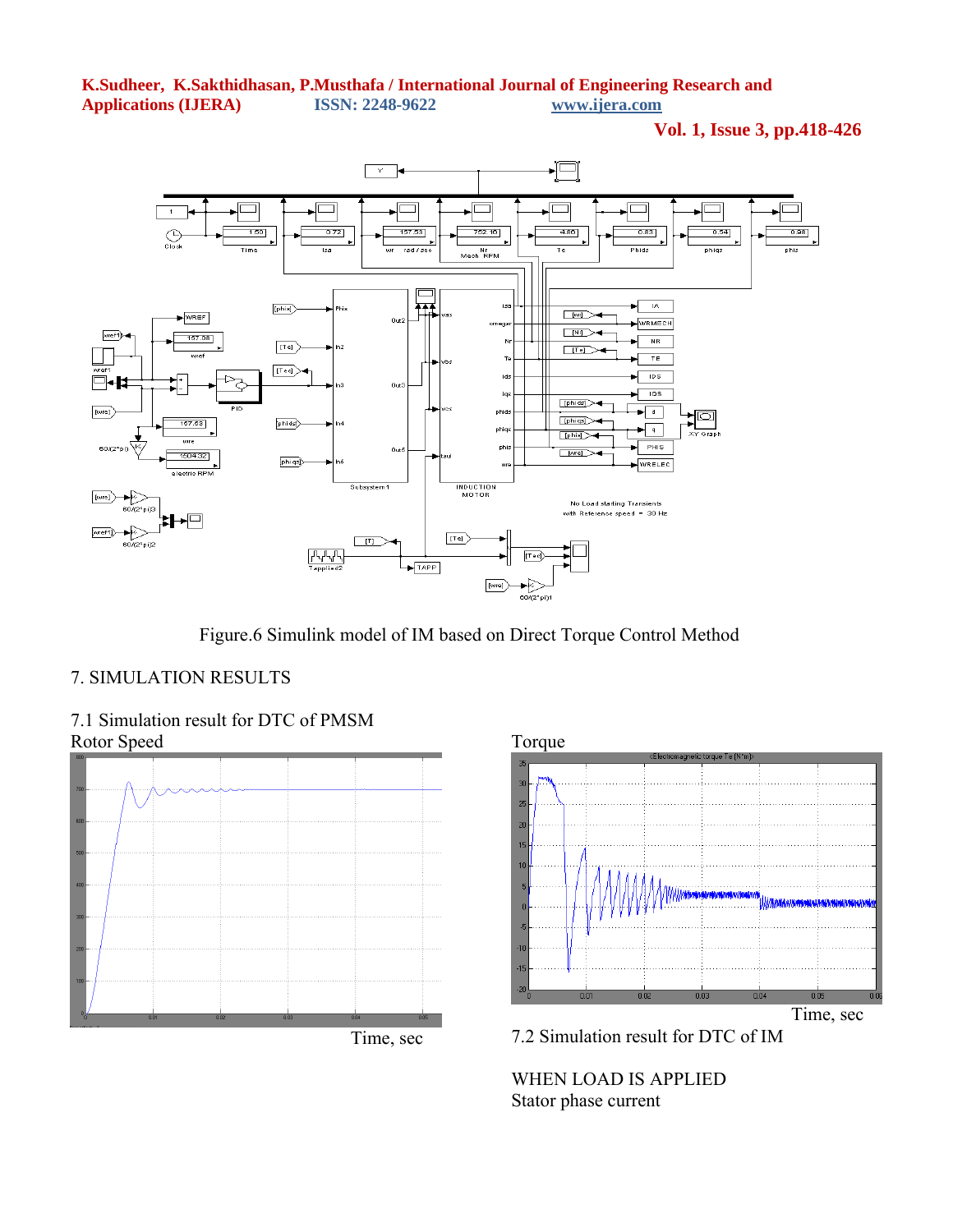



# 8. CONCLUSION

 Since the introduction of DTC a lot of research has been done to improve the performance of DTC drives while maintaining the good properties such as low complexity, good dynamic response, high robustness. This thesis explained the mathematical equations related to the application of DTC in PMSM. The equations show that the change of torque can be controlled by keeping the amplitude of the stator flux linkage constant and increasing the rotating speed of the stator flux linkage as fast as possible. The amplitude and rotating speed of the stator flux linkage can be controlled by selecting the proper stator voltage vectors. The differences in the